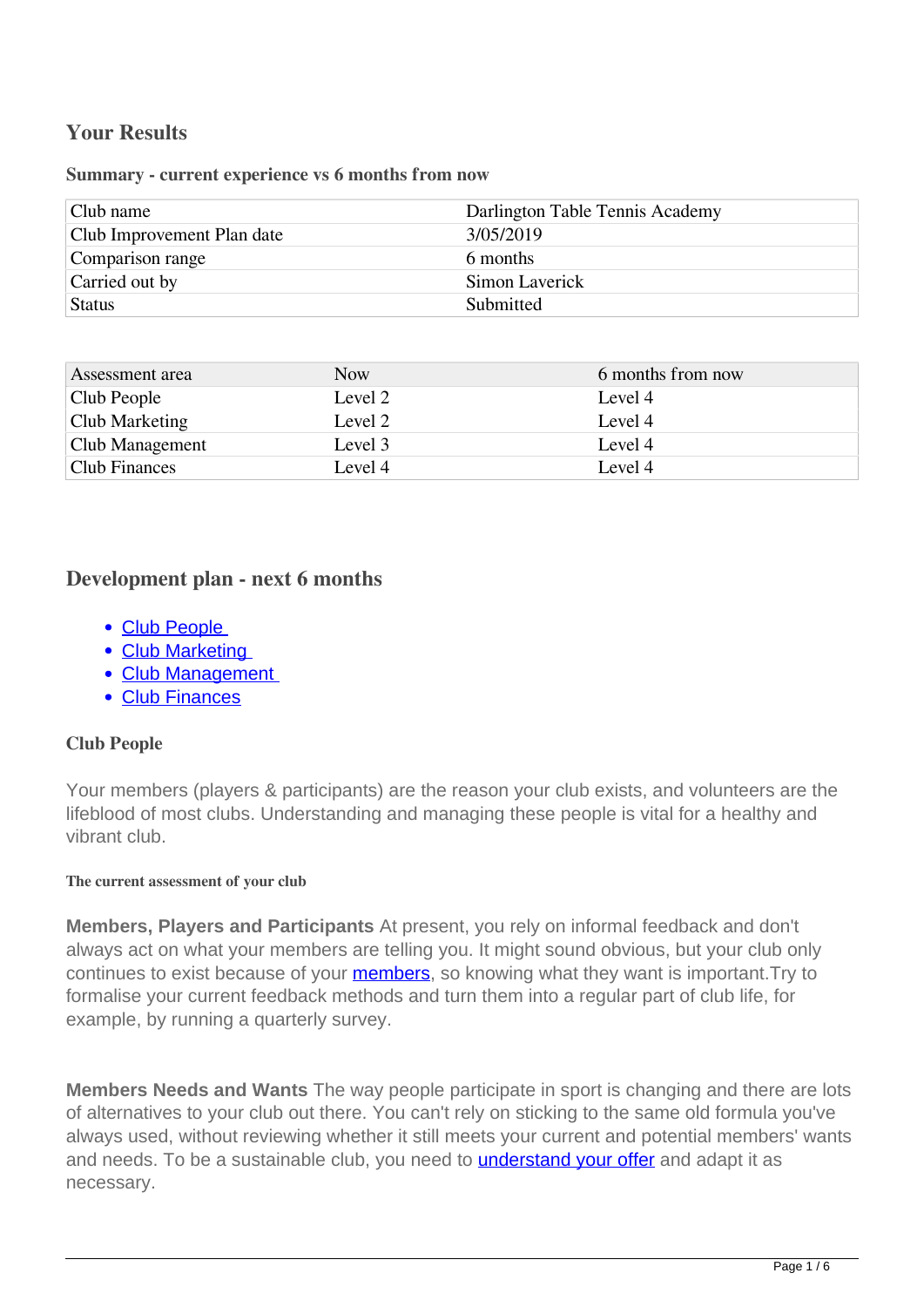**Coaching** Your **club's coaches** form an important part of your overall offer to your members and may have a significant impact on their experience at your club. It's great that you know what your players and members want from coaches. Seek regular feedback from your coaches to make sure they still feel supported and valued by your club.

**Volunteering** Don't forget, that without the time, energy and commitment of **volunteers**, grassroots sport would not happen. Managing your volunteers, inspiring them in their roles and supporting them are all important if you want to sustain their interest and involvement in your club. Try setting up a more formal, regular method of receiving feedback from your volunteers you could do this face-to-face or online.

**Inclusive Clubs** Being *inclusive* is embedded in all of your activities, which is great. You clearly understand that being welcoming and inclusive is a strong feature of many healthy and successful clubs. Keep up the good work and remember, if all your members feel valued and receive equal opportunities, they are more likely to remain a member of your club and promote it to others.

**Roles and Responsibilities** Even if your club has clearly defined roles and responsibilities for volunteers, if they are not communicated properly it can lead to confusion. Try to define your current roles, outline them using a template and distribute them to current and new volunteers. If you have already distributed role outlines, review whether they are still up-to-date and check that they are easy to understand.

Well done for **recognising your volunteers** and showing them how much they are valued. Having a club culture that actively recognises your volunteers' time and effort will encourage them to speak positively about the club to friends and family, in turn helping you recruit new volunteers in the future.

Different sports have different approaches to **developing talent**, so it's important to link in with your National Governing Body to check you are doing the best for the talented individual(s) at your club. Access our **A-Z Contact List** to get in touch with your governing body.

**Recommended Club Matters resources**

Volunteer Induction Checklist (File)

Volunteer Progress Review (File)

Blank Volunteer Roles and Responsibilities Template (File)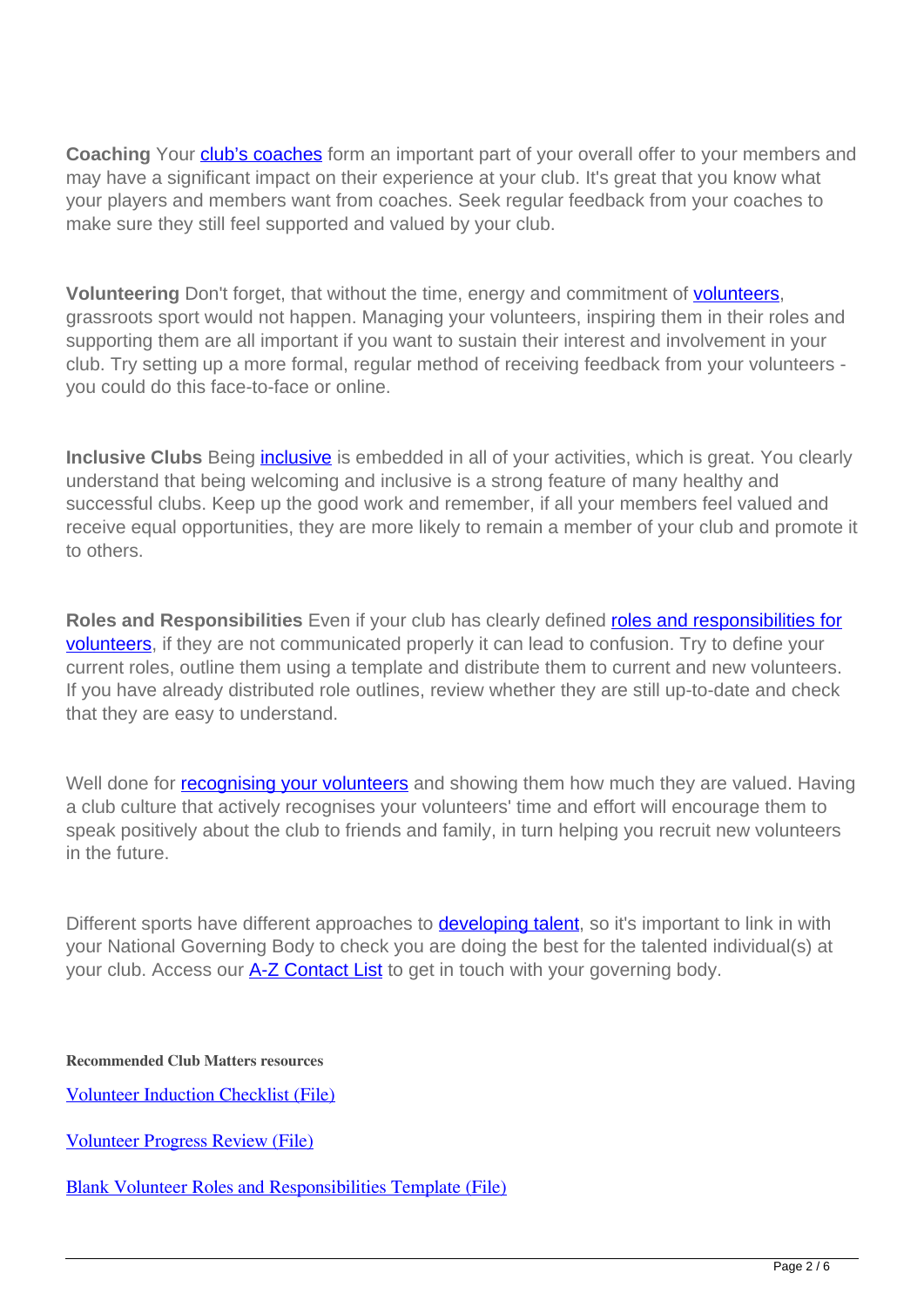**Additional comments about Club People areas of weakness and improvement**

I feel we are a very organised club and we have a club development plan. There are however areas that has been highlighted above that does need some attention

# **Club Marketing**

Successful marketing starts with understanding what people want from your club. Once you know this you can tailor your offer and get your message out in the right way to help attract the people, partners and sponsors you need.

## **The current assessment of your club**

**Marketing Activities** Having a clear plan in place for your marketing activities and regularly tracking progress against it, shows that you understand that effective planning underpins successful marketing. Keep up the good work! Don't be afraid to regularly review and adapt your **marketing strategy** as your club grows and develops, and ask for feedback from your committee and members.

**Sponsorship** Sponsorship can be a great way to generate income and form a partnership with a local business or organisation. It does, however, require time and resources to be successful and you'll need to be clear about what your club can offer a potential sponsor. Create a clear shortlist of the companies you want to target and start defining your sponsorship proposal, so you're ready to communicate why they should sponsor you.

**Promoting your Club** It's great that you're confident with the **different options** you have available and adapt these as necessary to suit your target audiences. Take your marketing to the next level by regularly reviewing how effective your current methods are, for example, using data from your website or social media channels.

**Social Media** When used in a safe an effective way, **social media** can be a really powerful way to promote your club and stay in touch with your members and other groups with an interest in the club. Developing a **Social Media Policy** and nominating a Social Media Officer are great first steps to being safe on social media.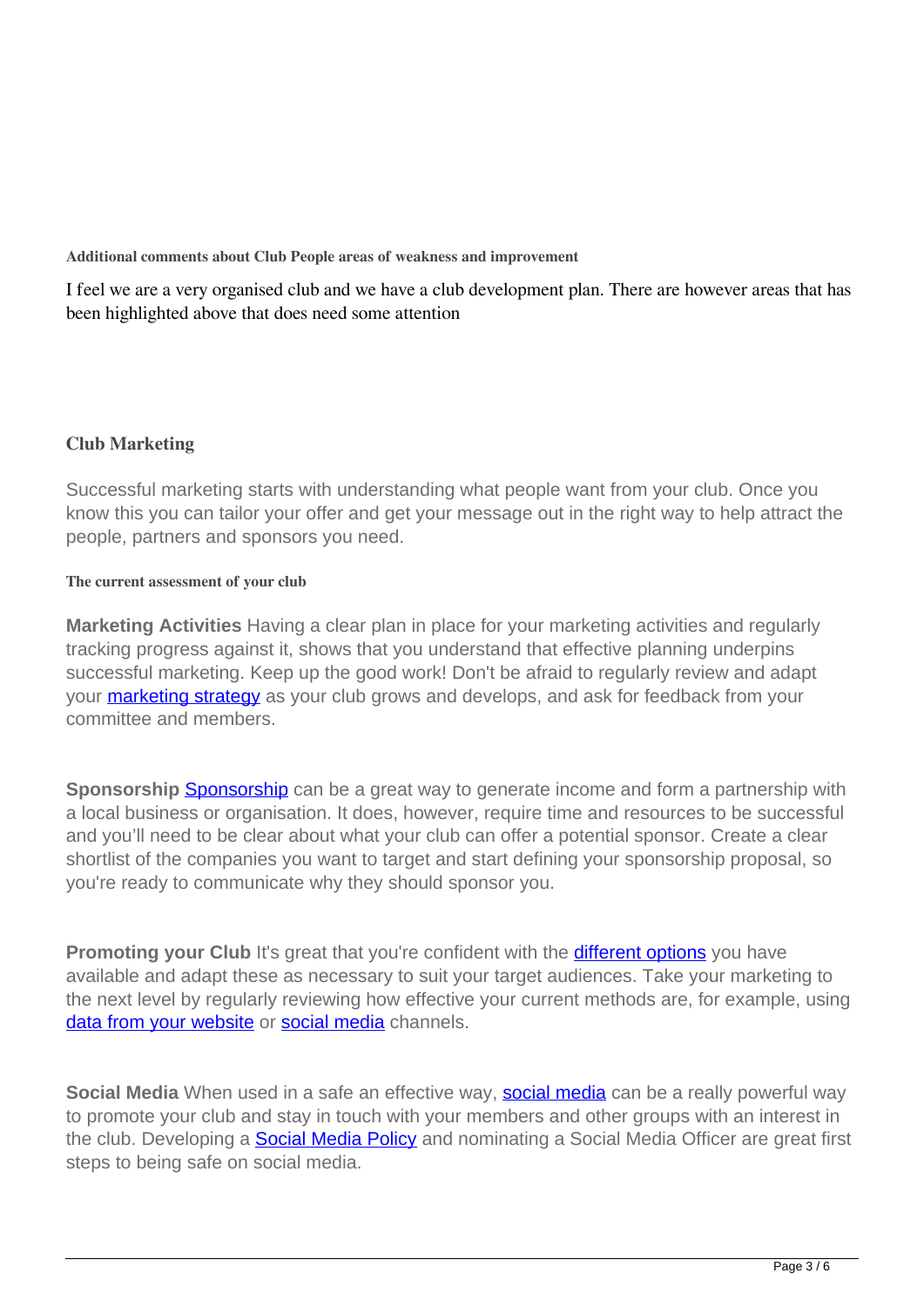**Recommended Club Matters resources**

Developing a social media policy (File)

Social Media Safety Checklist (File)

**Additional comments about Club Marketing areas of weakness and improvement**

We currently do not have a social media policy. This will be addressed

### **Club Management**

Club management covers a number of important areas, from making sure your club structure is appropriate for your needs to having a governance model that helps you to run the club effectively. Manage your club well and you can plan a healthy and sustainable future for your club.

#### **The current assessment of your club**

**Vision and Plan** It's great that you have a clear vision and **strategic plan** for your club in place. This shows you understand that good planning for the short and long term underpins successful and vibrant clubs. Continuing to regularly track your club's progress against your plan and assign actions accordingly will help you achieve your goals.

**Club Structure** You have a clear understanding of the issues around how a club is **legally** structured and you are happy that the structure is appropriate for your club's needs now and in the future, which is great. Don't forget to continue reviewing this as your club develops and keep up to date with any changes to legislation which might affect your legal structure.

**Effective Committee** A club's committee exists to serve the club and to ensure that its members receive the best possible service and experiences. To help achieve this, not only does your committee need a structure that works with the right people with the right skills and experiences involved, but your committee should also be regularly seeking your members' views and responding to any feedback.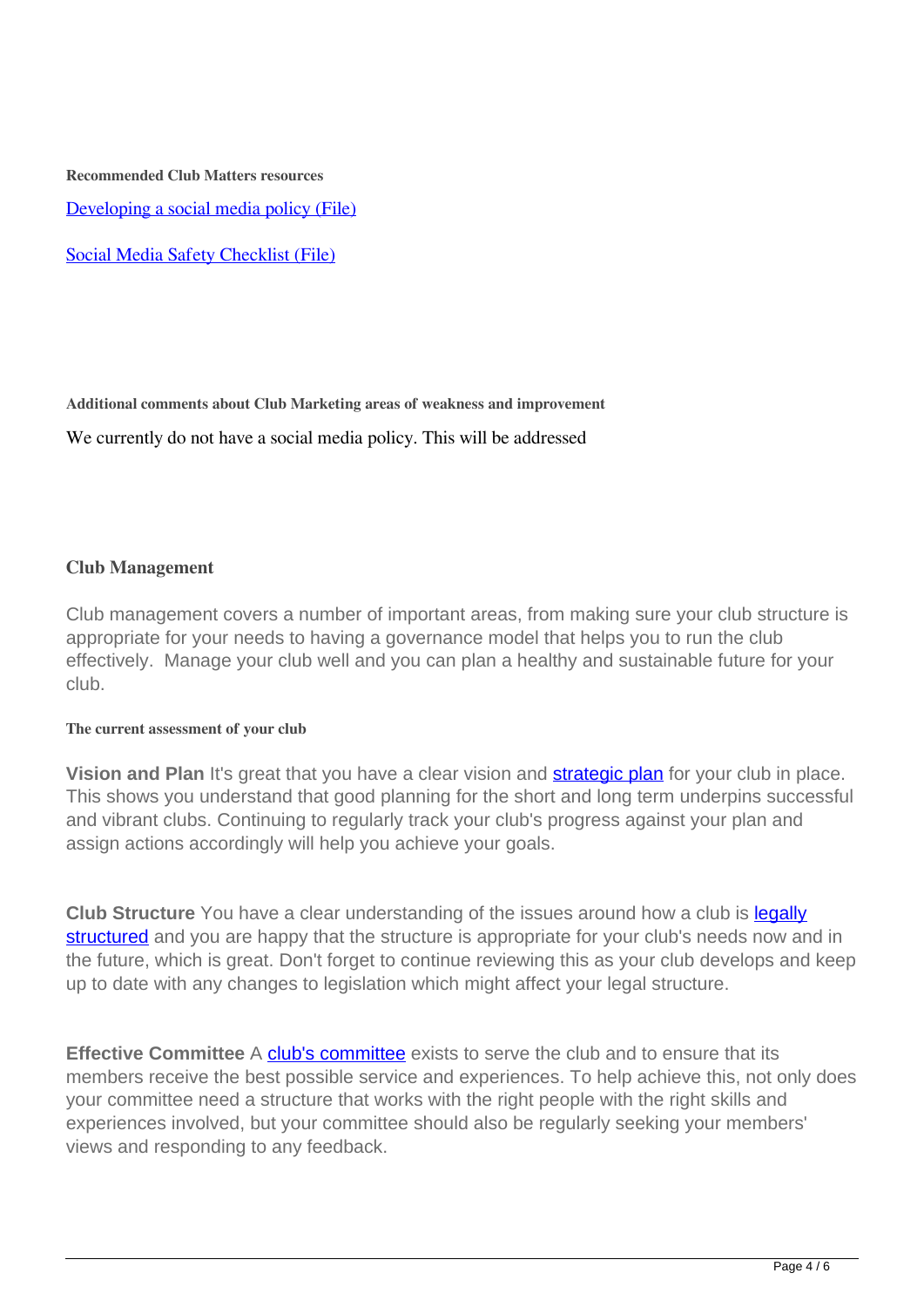**Policies and Procedures** Having appropriate **policies and procedures** in place, and communicating these effectively to everyone involved, plays an important role in the running of your club and help to protect club members and officers. Survey your members to see what they think of your current policies and procedures, incorporate their feedback and communicate any changes.

**Facilities Good facility** management is about making the most of the facilities you have and creating a safe and welcoming environment for your members. Keep up-to-date with the latest facilities news and funding options available with the Sport England website.

Local Organisations Building links in your **local community** can help your club to survive, grow and flourish. But making lasting relationships takes time and they can easily slip away if you don't invest effort in them. Keep up the good work and continue to develop your relationships.

### **Recommended Club Matters resources**

Role Outline Chair (File)

Role Outline Secretary (File)

Data Protection policy example (File)

**Additional comments about Club Management areas of weakness and improvement**

The club is managed very well although we have again failed to request feed back from our members. This will be addressed

### **Club Finances**

Clubs who are successful in the long term are built on sustainable finances. Focusing on your clubs budget, generating income and managing costs will keep you on the road to success.

#### **The current assessment of your club**

**Budget** You clearly understand that your budget should underpin all of your club's activities and plans, in the short and long term. It's great that you already have clear budgets in place. To be a